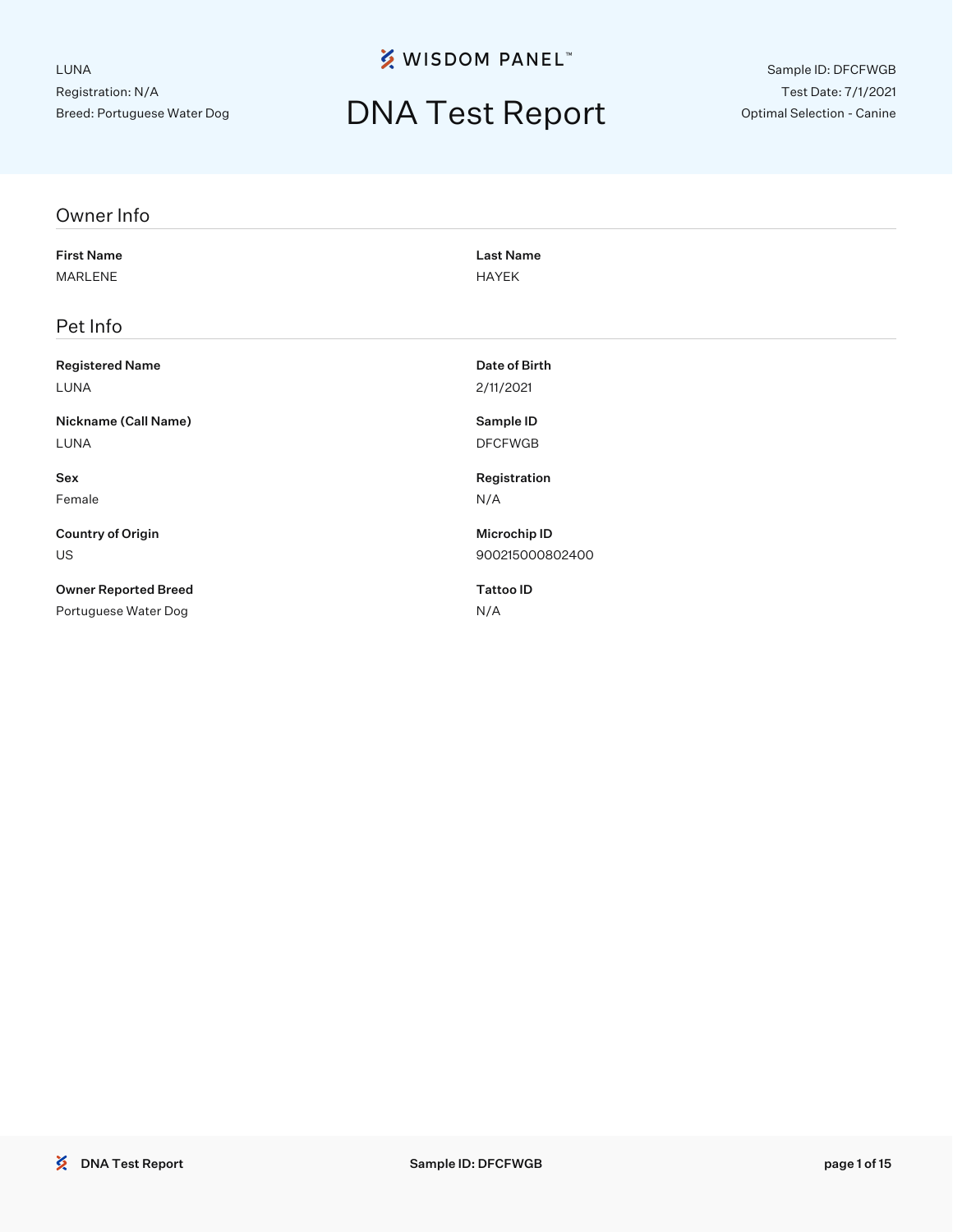**※ WISDOM PANEL**™

### DNA Test Report

Sample ID: DFCFWGB Test Date: 7/1/2021 Optimal Selection - Canine

### Genetic Diversity (Heterozygosity)

#### LUNA's Percentage of Heterozygosity **Typical Range for Portuguese Water Dogs** 31% 32 - 39%

This may make her more susceptible to genetic health complications when compared with other Portuguese Water Dogs.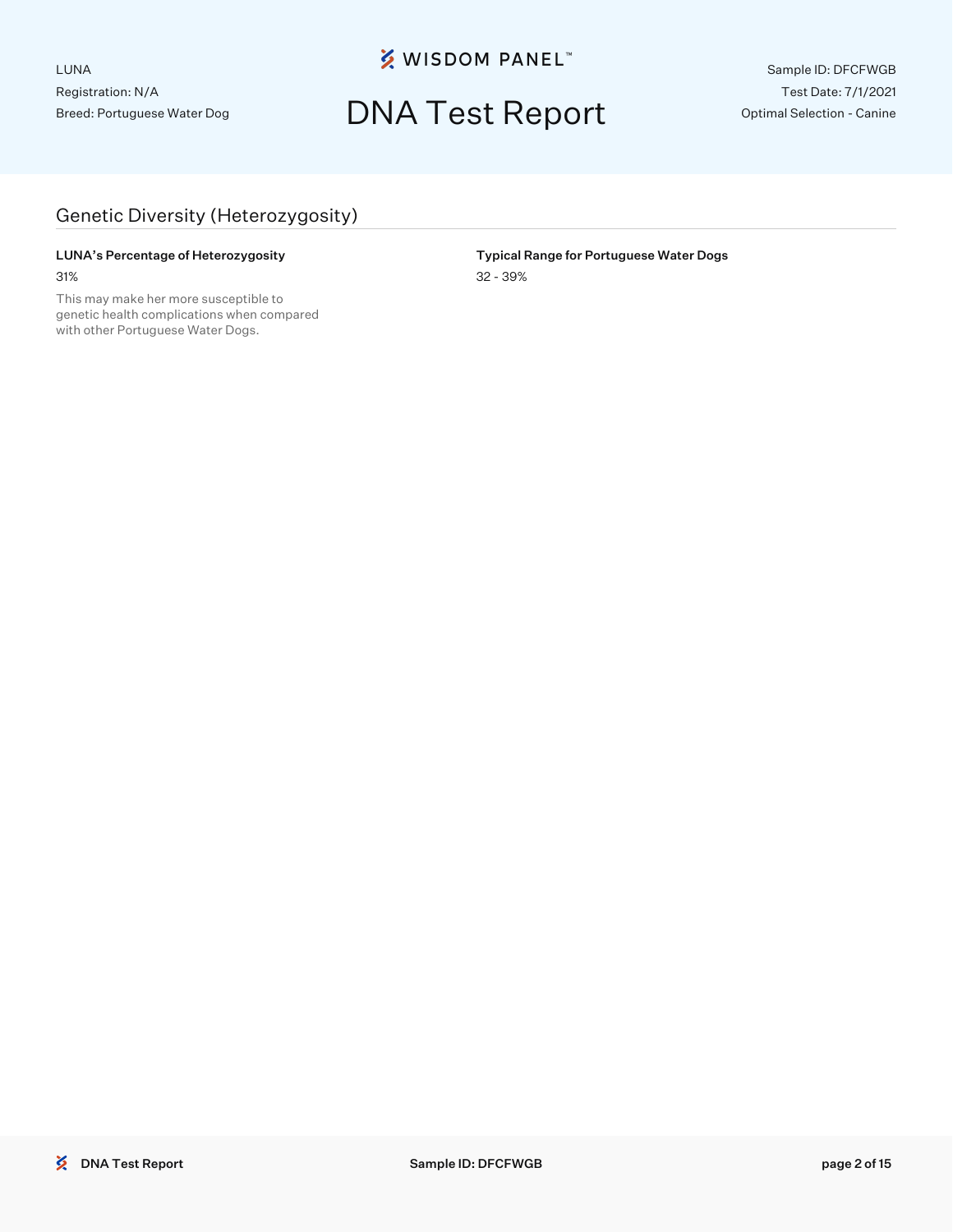**※ WISDOM PANEL**™

# DNA Test Report

#### Health Conditions Known in This Breed

| <b>Genetic Condition</b>                                      | Gene             | <b>Risk Variant</b> | Copies      | Result |
|---------------------------------------------------------------|------------------|---------------------|-------------|--------|
| Early-onset PRA (Discovered in the Portuguese Water Dog)      | CCDC66           | Insertion           | $\circ$     | Clear  |
| GM1 Gangliosidosis (Discovered in the Portuguese Water Dog)   | GLB1             | G > A               | 0           | Clear  |
| Progressive Rod Cone Degeneration (prcd-PRA)                  | <b>PRCD</b>      | G > A               | 0           | Clear  |
| <b>Other Conditions Tested</b>                                |                  |                     |             |        |
| <b>Genetic Condition</b>                                      | Gene             | <b>Risk Variant</b> | Copies      | Result |
| 2,8-dihydroxyadenine (DHA) Urolithiasis                       | <b>APRT</b>      | G > A               | $\circ$     | Clear  |
| Acral Mutilation Syndrome                                     | <b>GDNF</b>      | C > T               | $\circ$     | Clear  |
| Acute Respiratory Distress Syndrome                           | ANLN             | C > T               | $\circ$     | Clear  |
| Alaskan Husky Encephalopathy                                  | SLC19A3          | G > A               | $\circ$     | Clear  |
| Alexander Disease                                             | <b>GFAP</b>      | G > A               | $\circ$     | Clear  |
| Amelogenesis Imperfecta                                       | <b>ENAM</b>      | Deletion            | 0           | Clear  |
| Bandera's Neonatal Ataxia                                     | GRM1             | Insertion           | $\circ$     | Clear  |
| Benign Familial Juvenile Epilepsy                             | LGI <sub>2</sub> | A > T               | 0           | Clear  |
| Canine Leukocyte Adhesion Deficiency (CLAD), type III         | FERMT3           | Insertion           | $\circ$     | Clear  |
| Canine Multifocal Retinopathy 1                               | BEST1            | C > T               | 0           | Clear  |
| Canine Multifocal Retinopathy 2                               | BEST1            | G > A               | $\circ$     | Clear  |
| Canine Multifocal Retinopathy 3                               | BEST1            | Deletion            | 0           | Clear  |
| Canine Scott Syndrome                                         | ANO <sub>6</sub> | G > A               | $\circ$     | Clear  |
| Centronuclear Myopathy (Discovered in the Great Dane)         | BIN1             | A > G               | $\mathsf O$ | Clear  |
| Centronuclear Myopathy (Discovered in the Labrador Retriever) | PTPLA            | Insertion           | $\mathsf O$ | Clear  |
| Cerebellar Ataxia                                             | RAB24            | A > C               | $\mathsf O$ | Clear  |
| Cerebellar Cortical Degeneration                              | SNX14            | C > T               | $\mathsf O$ | Clear  |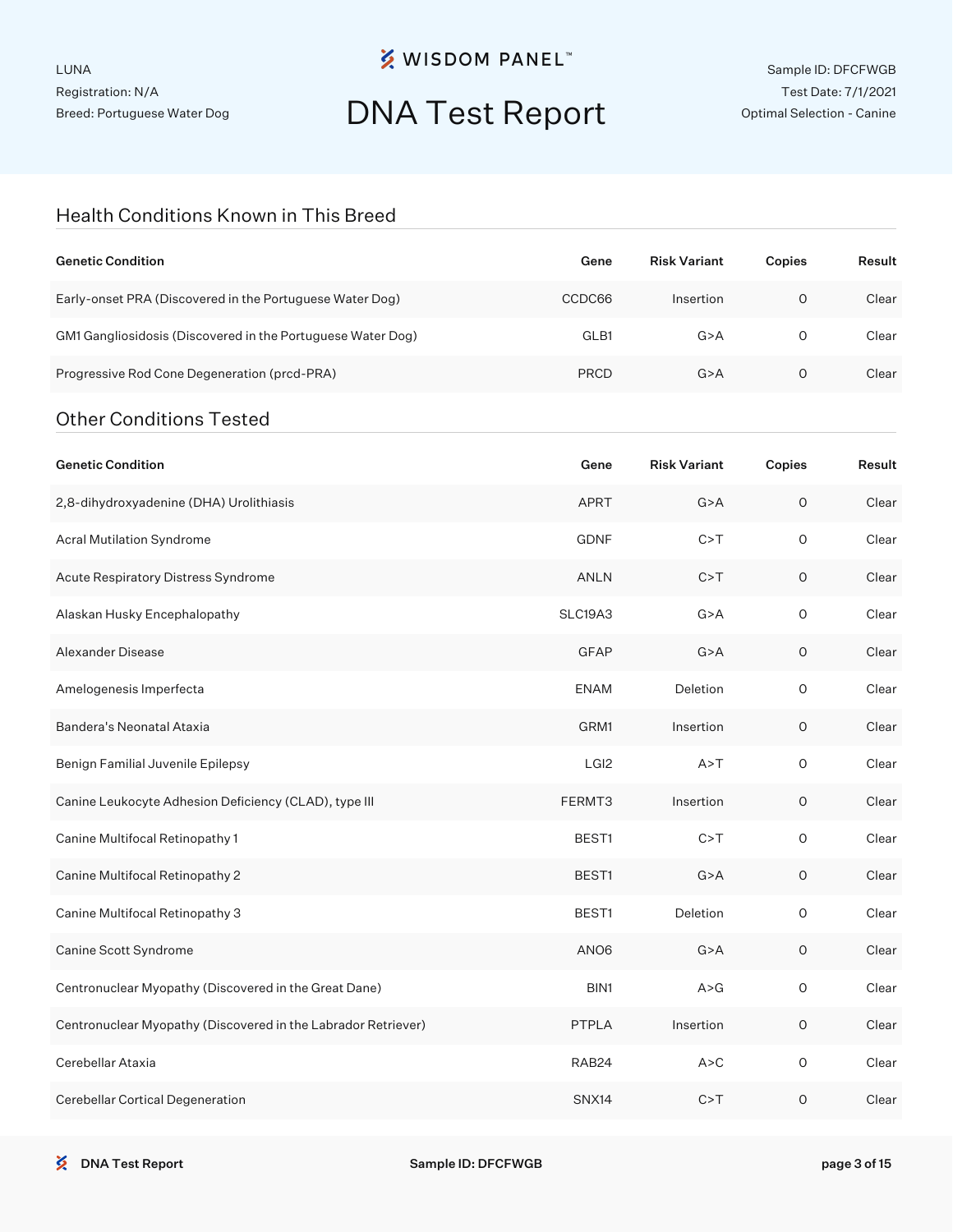### **※ WISDOM PANEL**™

## DNA Test Report

| <b>Genetic Condition</b>                                                              | Gene               | <b>Risk Variant</b> | Copies              | Result |
|---------------------------------------------------------------------------------------|--------------------|---------------------|---------------------|--------|
| Cerebellar Hypoplasia                                                                 | <b>VLDLR</b>       | Deletion            | $\mathsf O$         | Clear  |
| Cerebral Dysfunction                                                                  | SLC6A3             | G > A               | $\mathsf O$         | Clear  |
| Chondrodysplasia                                                                      | ITGA <sub>10</sub> | C > T               | $\mathsf O$         | Clear  |
| Cleft Lip & Palate with Syndactyly                                                    | ADAMTS20           | Deletion            | $\circ$             | Clear  |
| <b>Cleft Palate</b>                                                                   | DLX6               | C > A               | $\circ$             | Clear  |
| Collie Eye Anomaly (CEA)                                                              | NHEJ1              | Deletion            | $\circ$             | Clear  |
| Complement 3 Deficiency                                                               | C <sub>3</sub>     | Deletion            | $\circ$             | Clear  |
| Cone Degeneration (Discovered in the Alaskan Malamute)                                | CNGB3              | Deletion            | $\circ$             | Clear  |
| Cone Degeneration (Discovered in the German Shepherd Dog)                             | CNGA3              | C > T               | $\mathsf O$         | Clear  |
| Cone Degeneration (Discovered in the German Shorthaired Pointer)                      | CNGB3              | G > A               | $\mathsf O$         | Clear  |
| Cone-Rod Dystrophy                                                                    | NPHP4              | Deletion            | $\circ$             | Clear  |
| Cone-Rod Dystrophy 1                                                                  | PDE6B              | Deletion            | $\circ$             | Clear  |
| Cone-Rod Dystrophy 2                                                                  | IQCB1              | Insertion           | $\circ$             | Clear  |
| Congenital Dyshormonogenic Hypothyroidism with Goiter (Discovered in the<br>Shih Tzu) | SLC5A5             | G > A               | $\mathsf{O}\xspace$ | Clear  |
| Congenital Hypothyroidism (Discovered in the Tenterfield Terrier)                     | <b>TPO</b>         | C > T               | 0                   | Clear  |
| Congenital Hypothyroidism (Discovered in the Toy Fox and Rat Terrier)                 | <b>TPO</b>         | C > T               | 0                   | Clear  |
| Congenital Myasthenic Syndrome (Discovered in the Golden Retriever)                   | <b>COLQ</b>        | G > A               | 0                   | Clear  |
| Congenital Myasthenic Syndrome (Discovered in the Jack Russell Terrier)               | <b>CHRNE</b>       | Insertion           | O                   | Clear  |
| Congenital Myasthenic Syndrome (Discovered in the Labrador Retriever)                 | COLQ               | T > C               | $\mathsf O$         | Clear  |
| Congenital Myasthenic Syndrome (Discovered in the Old Danish Pointer)                 | CHAT               | G > A               | $\mathsf{O}\xspace$ | Clear  |
| Congenital Stationary Night Blindness (CSNB)                                          | RPE65              | A > T               | $\circ$             | Clear  |
| Craniomandibular Osteopathy                                                           | SLC37A2            | C > T               | O                   | Clear  |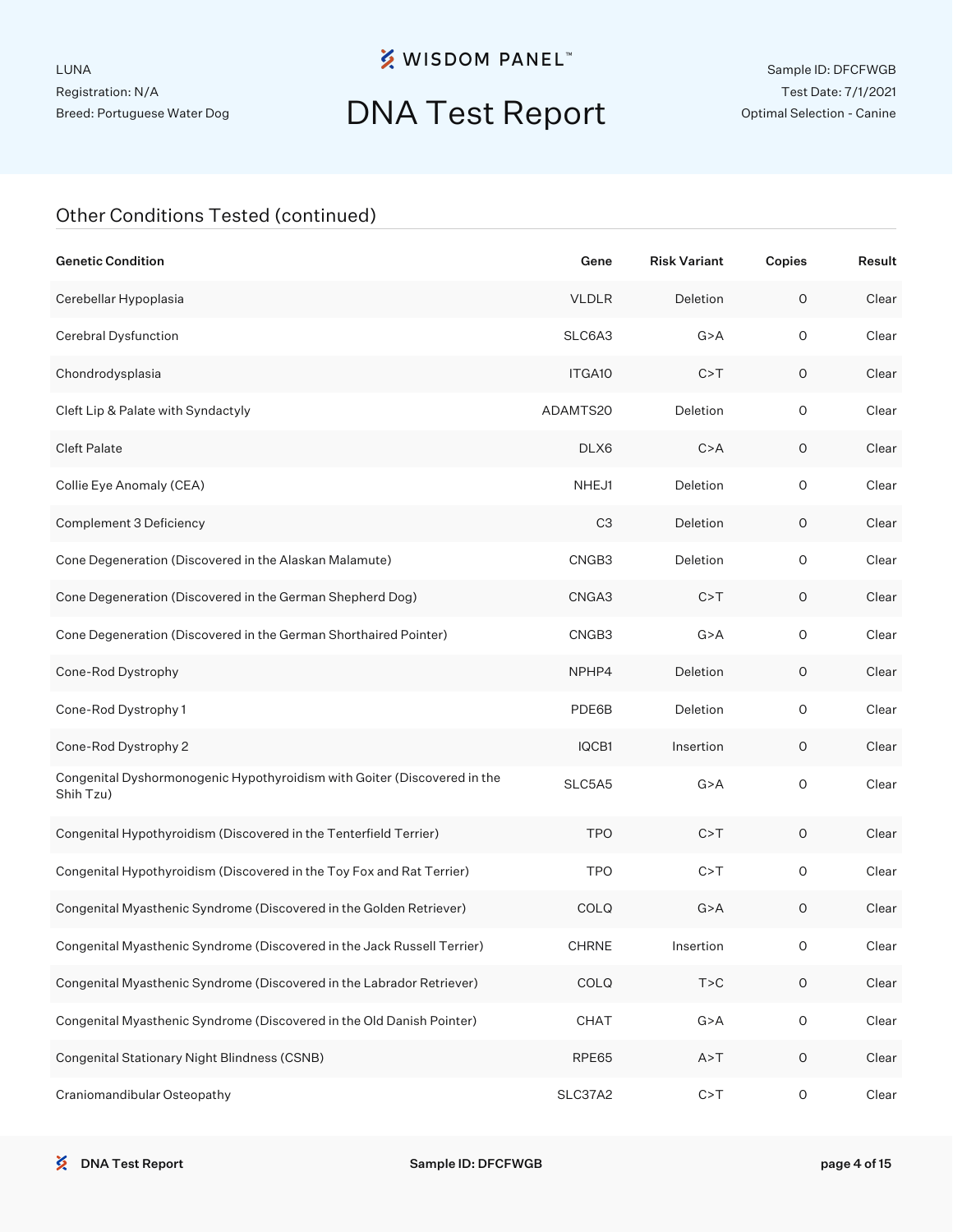### **※ WISDOM PANEL**™

## DNA Test Report

| <b>Genetic Condition</b>                                                    | Gene             | <b>Risk Variant</b> | Copies              | Result |
|-----------------------------------------------------------------------------|------------------|---------------------|---------------------|--------|
| Cystic Renal Dysplasia and Hepatic Fibrosis                                 | INPP5E           | G > A               | $\mathsf O$         | Clear  |
| Cystinuria Type I-A                                                         | SLC3A1           | C > T               | $\circ$             | Clear  |
| Cystinuria Type II-A                                                        | SLC3A1           | Deletion            | $\circ$             | Clear  |
| Deafness and Vestibular Dysfunction (Discovered in Doberman Pinscher)       | PTPRQ            | Insertion           | $\circ$             | Clear  |
| Degenerative Myelopathy                                                     | SOD1             | G > A               | $\circ$             | Clear  |
| Demyelinating Neuropathy                                                    | SBF <sub>2</sub> | G > T               | $\circ$             | Clear  |
| Dental Hypomineralization                                                   | FAM20C           | C > T               | $\circ$             | Clear  |
| Dilated Cardiomyopathy (Discovered in the Schnauzer)                        | Pending          | Deletion            | $\circ$             | Clear  |
| Dominant Progressive Retinal Atrophy                                        | <b>RHO</b>       | C > G               | $\circ$             | Clear  |
| Dystrophic Epidermolysis Bullosa (Discovered in the Central Asian Ovcharka) | COL7A1           | C > T               | $\circ$             | Clear  |
| Dystrophic Epidermolysis Bullosa (Discovered in the Golden Retriever)       | COL7A1           | C > T               | $\circ$             | Clear  |
| Early Adult Onset Deafness For Border Collies only (Linkage test)           | Pending          | Insertion           | $\circ$             | Clear  |
| Early Retinal Degeneration (Discovered in the Norwegian Elkhound)           | STK38L           | A > C               | O                   | Clear  |
| Early-Onset Progressive Polyneuropathy (Discovered in the Alaskan Malamute) | NDRG1            | G > T               | $\circ$             | Clear  |
| Early-Onset Progressive Polyneuropathy (Discovered in the Greyhound)        | NDRG1            | Deletion            | O                   | Clear  |
| Enamel Hypoplasia (Discovered in the Parson Russell Terrier)                | <b>ENAM</b>      | C > T               | $\circ$             | Clear  |
| Epidermolytic Hyperkeratosis                                                | KRT10            | G > T               | O                   | Clear  |
| Episodic Falling Syndrome                                                   | <b>BCAN</b>      | Insertion           | 0                   | Clear  |
| <b>Exercise-Induced Collapse</b>                                            | DNM1             | G > T               | $\mathsf O$         | Clear  |
| Factor VII Deficiency                                                       | F7               | G > A               | $\mathsf{O}\xspace$ | Clear  |
| Factor XI Deficiency                                                        | <b>FXI</b>       | Insertion           | $\mathsf O$         | Clear  |
| Fanconi Syndrome                                                            | FAN1             | Deletion            | O                   | Clear  |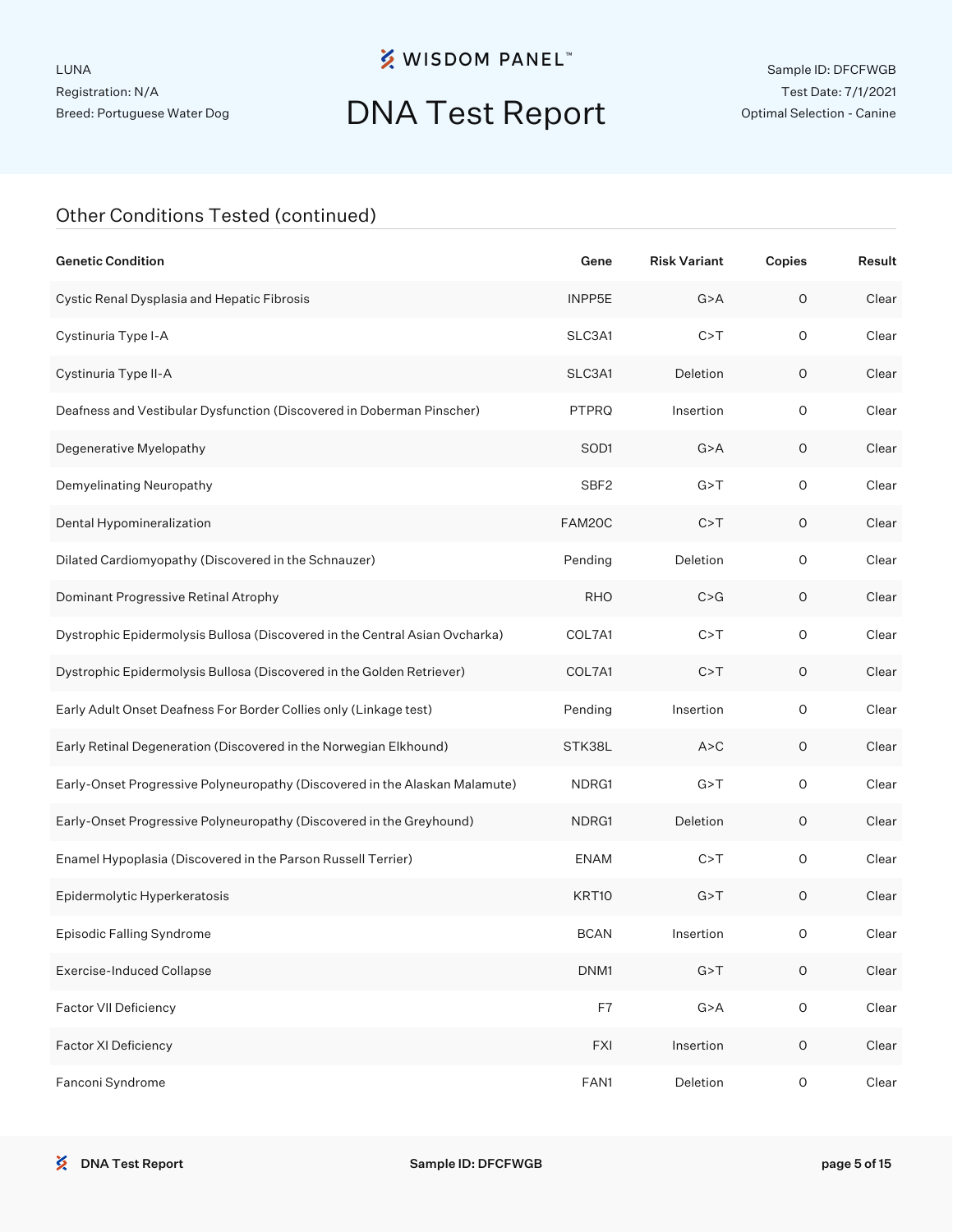### **※ WISDOM PANEL**™

## DNA Test Report

| <b>Genetic Condition</b>                                                | Gene             | <b>Risk Variant</b> | Copies              | Result |
|-------------------------------------------------------------------------|------------------|---------------------|---------------------|--------|
| Fetal Onset Neuroaxonal Dystrophy                                       | MFN <sub>2</sub> | G > C               | $\circ$             | Clear  |
| Focal Non-Epidermolytic Palmoplantar Keratoderma                        | KRT16            | G > C               | 0                   | Clear  |
| Generalized Progressive Retinal Atrophy (Discovered in the Schapendoes) | CCDC66           | Insertion           | O                   | Clear  |
| Glanzmann Thrombasthenia Type I                                         | ITGA2B           | C > T               | 0                   | Clear  |
| Glanzmann Thrombasthenia Type I (Discovered in Great Pyrenees)          | ITGA2B           | C > G               | O                   | Clear  |
| Globoid Cell Leukodystrophy (Discovered in the Irish Setter)            | GALC             | A > T               | $\circ$             | Clear  |
| Globoid Cell Leukodystrophy (Discovered in Terriers)                    | GALC             | A > C               | O                   | Clear  |
| Glycogen Storage Disease Type la                                        | G6PC             | G > C               | $\circ$             | Clear  |
| Glycogen Storage Disease Type IIIa, (GSD IIIa)                          | AGL              | Deletion            | 0                   | Clear  |
| GM1 Gangliosidosis (Discovered in the Shiba)                            | GLB1             | Deletion            | $\circ$             | Clear  |
| GM2 Gangliosidosis (Discovered in the Japanese Chin)                    | <b>HEXA</b>      | G > A               | 0                   | Clear  |
| GM2 Gangliosidosis (Discovered in the Toy Poodle)                       | <b>HEXB</b>      | Deletion            | $\circ$             | Clear  |
| Goniodysgenesis and Glaucoma (Discovered in the Border Collie)          | OLFML3           | G > A               | 0                   | Clear  |
| Hemophilia A (Discovered in Old English Sheepdog)                       | <b>FVIII</b>     | C > T               | $\circ$             | Clear  |
| Hemophilia A (Discovered in the Boxer)                                  | <b>FVIII</b>     | C > G               | 0                   | Clear  |
| Hemophilia A (Discovered in the German Shepherd Dog - Variant 1)        | <b>FVIII</b>     | G > A               | $\circ$             | Clear  |
| Hemophilia A (Discovered in the German Shepherd Dog - Variant 2)        | <b>FVIII</b>     | G > A               | 0                   | Clear  |
| Hemophilia A (Discovered in the Havanese)                               | <b>FVIII</b>     | Insertion           | O                   | Clear  |
| Hemophilia B                                                            | <b>FIX</b>       | G > A               | $\mathsf O$         | Clear  |
| Hemophilia B (Discovered in the Airedale Terrier)                       | <b>FIX</b>       | A > T               | $\mathsf{O}\xspace$ | Clear  |
| Hemophilia B (Discovered in the Lhasa Apso)                             | <b>FIX</b>       | Deletion            | $\mathsf O$         | Clear  |
| Hereditary Ataxia (Discovered in the Norwegian Buhund)                  | KCNIP4           | T > C               | $\mathsf O$         | Clear  |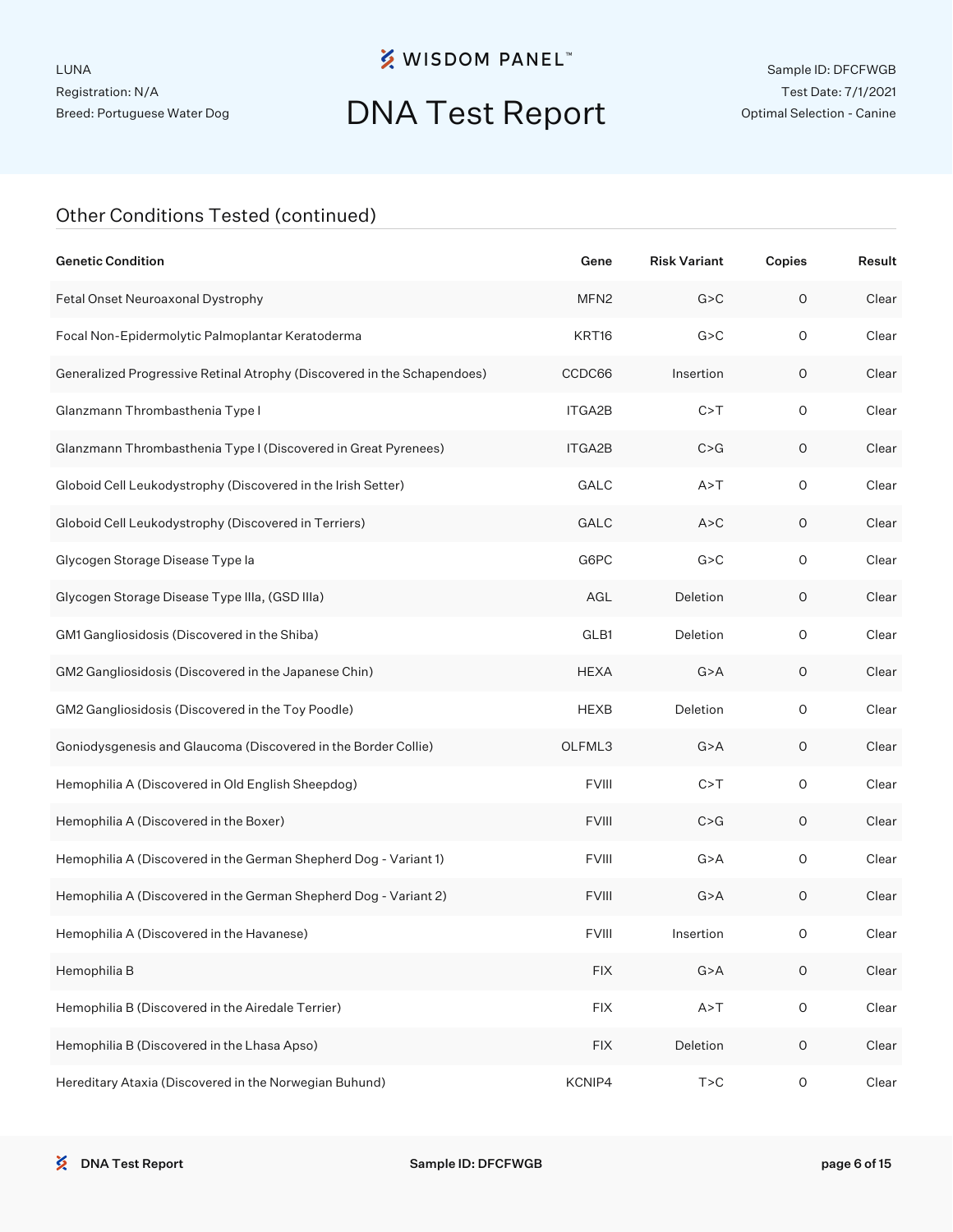### **※ WISDOM PANEL**™

## DNA Test Report

| <b>Genetic Condition</b>                                              | Gene              | <b>Risk Variant</b> | Copies              | Result |
|-----------------------------------------------------------------------|-------------------|---------------------|---------------------|--------|
| Hereditary Elliptocytosis                                             | <b>SPTB</b>       | C > T               | 0                   | Clear  |
| Hereditary Footpad Hyperkeratosis                                     | FAM83G            | G > C               | $\circ$             | Clear  |
| Hereditary Nasal Parakeratosis (Discovered in the Greyhound)          | SUV39H2           | Deletion            | O                   | Clear  |
| Hereditary Nasal Parakeratosis (Discovered in the Labrador Retriever) | SUV39H2           | A > C               | $\circ$             | Clear  |
| Hereditary Vitamin D-Resistant Rickets Type II                        | <b>VDR</b>        | Deletion            | 0                   | Clear  |
| Hyperekplexia or Startle Disease                                      | SLC6A5            | G > T               | $\circ$             | Clear  |
| Hyperuricosuria                                                       | SLC2A9            | G > T               | 0                   | Clear  |
| Hypocatalasia                                                         | CAT               | G > A               | $\circ$             | Clear  |
| Hypomyelination                                                       | FNIP <sub>2</sub> | Deletion            | 0                   | Clear  |
| Hypophosphatasia                                                      | Pending           | T > G               | $\circ$             | Clear  |
| Ichthyosis (Discovered in the American Bulldog)                       | NIPAL4            | Deletion            | 0                   | Clear  |
| Ichthyosis (Discovered in the Great Dane)                             | SLC27A4           | G > A               | $\circ$             | Clear  |
| Intestinal Cobalamin Malabsorption (Discovered in the Beagle)         | <b>CUBN</b>       | Deletion            | 0                   | Clear  |
| Intestinal Cobalamin Malabsorption (Discovered in the Border Collie)  | <b>CUBN</b>       | Deletion            | $\circ$             | Clear  |
| Intestinal Cobalamin Malabsorption (Discovered in the Komondor)       | <b>CUBN</b>       | G > A               | 0                   | Clear  |
| Juvenile Encephalopathy (Discovered in the Parson Russell Terrier)    | Pending           | Deletion            | $\circ$             | Clear  |
| Juvenile Laryngeal Paralysis and Polyneuropathy                       | RAB3GAP1          | Deletion            | 0                   | Clear  |
| Juvenile Myoclonic Epilepsy                                           | DIRAS1            | Deletion            | 0                   | Clear  |
| L-2-Hydroxyglutaric Aciduria                                          | L2HGDH            | T > C               | $\mathsf O$         | Clear  |
| L-2-Hydroxyglutaric Aciduria (Discovered in the Westie)               | Pending           | Insertion           | $\mathsf{O}\xspace$ | Clear  |
| Lagotto Storage Disease                                               | ATG4D             | G > A               | $\mathsf O$         | Clear  |
| Lamellar lchthyosis                                                   | TGM1              | Insertion           | $\mathsf{O}\xspace$ | Clear  |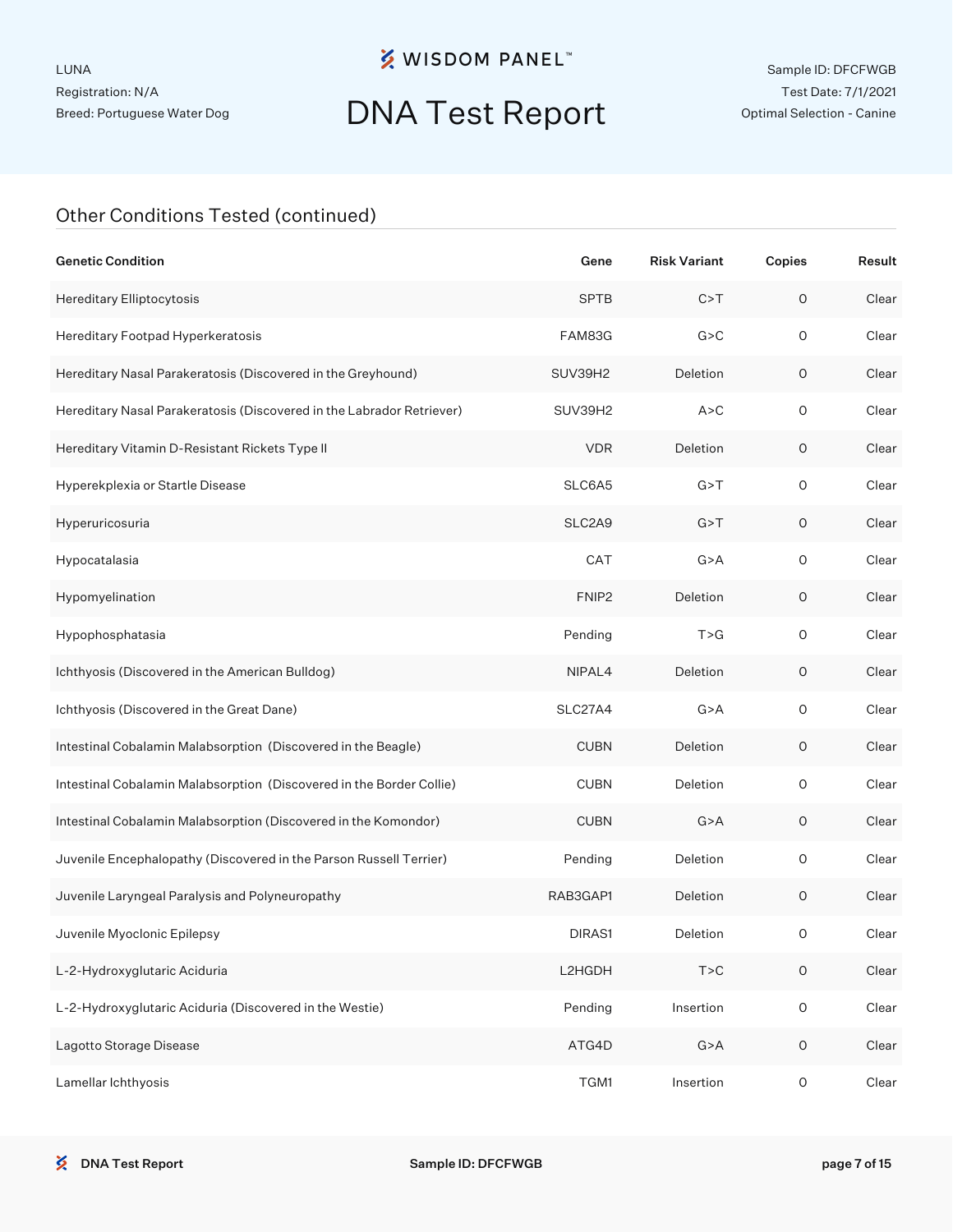## DNA Test Report

| <b>Genetic Condition</b>                                                 | Gene        | <b>Risk Variant</b> | Copies              | Result |
|--------------------------------------------------------------------------|-------------|---------------------|---------------------|--------|
| Lethal Acrodermatitis (Discovered in the Bull Terrier)                   | MKLN1       | A > C               | $\circ$             | Clear  |
| Ligneous Membranitis                                                     | <b>PLG</b>  | T > A               | 0                   | Clear  |
| Lung Developmental Disease (Discovered in the Airedale Terrier)          | LAMP3       | C > T               | 0                   | Clear  |
| Macrothrombocytopenia                                                    | TUBB1       | G > A               | $\circ$             | Clear  |
| May-Hegglin Anomaly                                                      | MYH9        | G > A               | O                   | Clear  |
| <b>MDR1 Medication Sensitivity</b>                                       | MDR1/ABCB1  | Deletion            | $\circ$             | Clear  |
| Microphthalmia (Discovered in the Soft-Coated Wheaten Terrier)           | RBP4        | Deletion            | O                   | Clear  |
| Mucopolysaccharidosis Type IIIA (Discovered in the Dachshund)            | SGSH        | C > A               | $\circ$             | Clear  |
| Mucopolysaccharidosis Type IIIA (Discovered in the New Zealand Huntaway) | SGSH        | Insertion           | $\circ$             | Clear  |
| Mucopolysaccharidosis Type VII (Discovered in the Brazilian Terrier)     | <b>GUSB</b> | C > T               | $\circ$             | Clear  |
| Mucopolysaccharidosis Type VII (Discovered in the German Shepherd Dog)   | <b>GUSB</b> | G > A               | $\circ$             | Clear  |
| Muscular Dystrophy (Discovered in the Cavalier King Charles Spaniel)     | Dystrophin  | G > T               | $\circ$             | Clear  |
| Muscular Dystrophy (Discovered in the Golden Retriever)                  | Dystrophin  | A > G               | $\circ$             | Clear  |
| Muscular Dystrophy (Discovered in the Landseer)                          | COL6A1      | G > T               | $\circ$             | Clear  |
| Muscular Dystrophy (Discovered in the Norfolk Terrier)                   | Dystrophin  | Deletion            | 0                   | Clear  |
| Muscular Hypertrophy (Double Muscling)                                   | <b>MSTN</b> | T > A               | $\circ$             | Clear  |
| Musladin-Lueke Syndrome                                                  | ADAMTSL2    | C > T               | 0                   | Clear  |
| Myeloperoxidase Deficiency                                               | <b>MOP</b>  | C > T               | O                   | Clear  |
| Myotonia Congenita                                                       | CLCN1       | Insertion           | $\mathsf O$         | Clear  |
| Myotonia Congenita (Discovered in the Labrador Retriever)                | CLCN1       | T>A                 | $\mathsf{O}\xspace$ | Clear  |
| Myotonia Congenita (Discovered in the Miniature Schnauzer)               | CLCN1       | C > T               | $\mathsf O$         | Clear  |
| Myotubular Myopathy                                                      | MTM1        | A > C               | $\mathsf O$         | Clear  |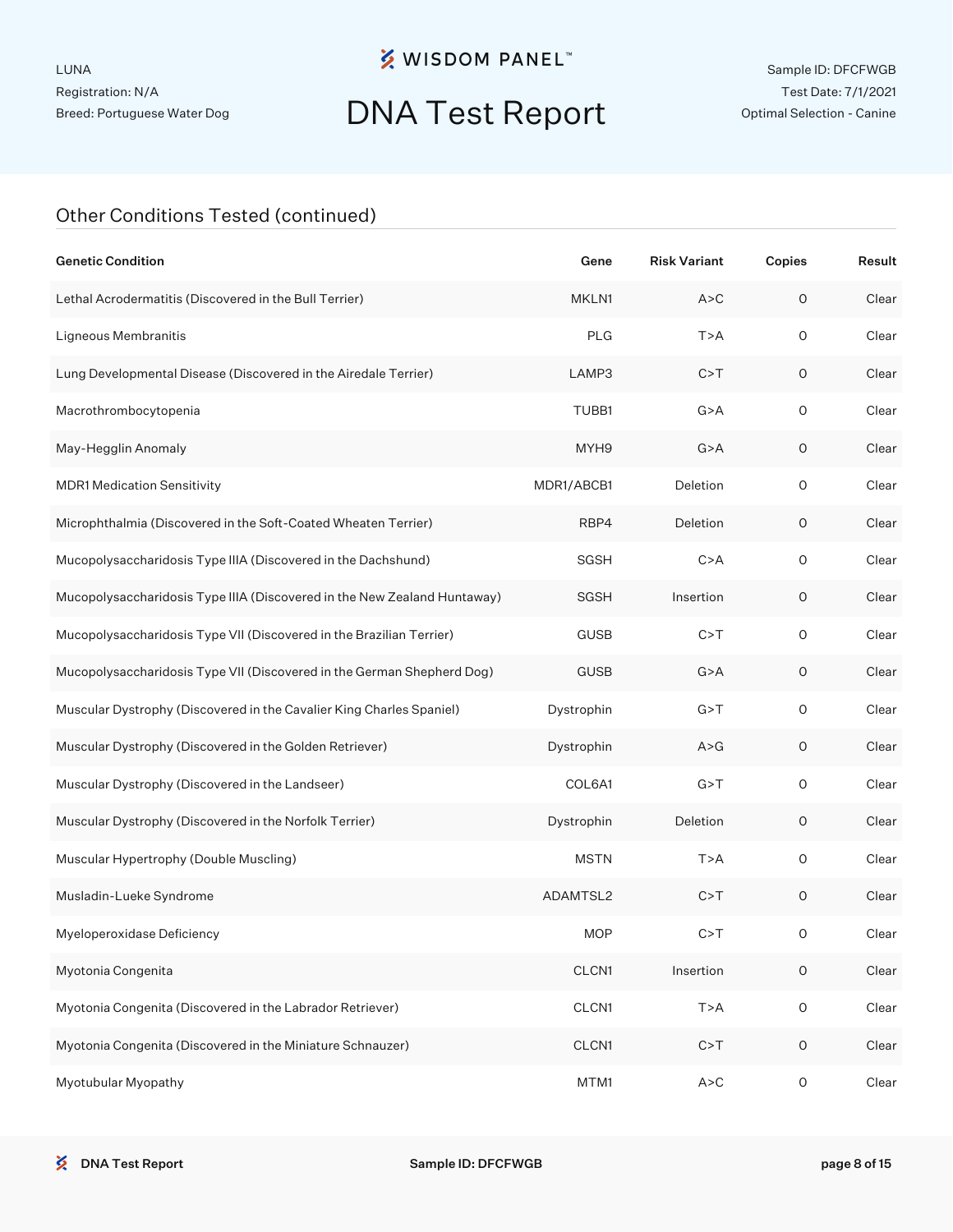### **※ WISDOM PANEL**™

## DNA Test Report

| <b>Genetic Condition</b>                                                    | Gene             | <b>Risk Variant</b> | Copies              | Result |
|-----------------------------------------------------------------------------|------------------|---------------------|---------------------|--------|
| Narcolepsy (Discovered in the Dachshund)                                    | HCRTR2           | G > A               | $\circ$             | Clear  |
| Narcolepsy (Discovered in the Labrador Retriever)                           | HCRTR2           | G > A               | 0                   | Clear  |
| Nemaline Myopathy                                                           | <b>NEB</b>       | C > A               | $\circ$             | Clear  |
| Neonatal Cerebellar Cortical Degeneration                                   | SPTBN2           | Deletion            | $\circ$             | Clear  |
| Neonatal Encephalopathy with Seizures                                       | ATF <sub>2</sub> | T > G               | $\circ$             | Clear  |
| Neuroaxonal Dystrophy                                                       | TECPR2           | C > T               | $\circ$             | Clear  |
| Neuroaxonal Dystrophy (Discovered in the Papillon)                          | PLA2G6           | G > A               | $\circ$             | Clear  |
| Neuroaxonal Dystrophy (Discovered in the Rottweiler)                        | VPS11            | A > G               | $\circ$             | Clear  |
| Neuronal Ceroid Lipofuscinosis 1                                            | PPT <sub>1</sub> | Insertion           | $\circ$             | Clear  |
| Neuronal Ceroid Lipofuscinosis 12 (Discovered in the Australian Cattle Dog) | ATP13A2          | C > T               | $\circ$             | Clear  |
| Neuronal Ceroid Lipofuscinosis 7                                            | MFSD8            | Deletion            | O                   | Clear  |
| Neuronal Ceroid Lipofuscinosis 8 (Discovered in the Alpine Dachsbracke)     | CLN8             | Deletion            | $\circ$             | Clear  |
| Neuronal Ceroid Lipofuscinosis 8 (Discovered in the Australian Shepherd)    | CLN8             | G > A               | O                   | Clear  |
| Neuronal Ceroid Lipofuscinosis 8 (Discovered in the English Setter)         | CLN8             | T > C               | $\circ$             | Clear  |
| Neuronal Ceroid Lipofuscinosis 8 (Discovered in the Saluki)                 | CLN8             | Insertion           | O                   | Clear  |
| Obesity risk (POMC)                                                         | <b>POMC</b>      | Deletion            | $\circ$             | Clear  |
| Osteochondrodysplasia                                                       | SLC13A1          | Deletion            | O                   | Clear  |
| Osteochondromatosis (Discovered in the American Staffordshire Terrier)      | EXT <sub>2</sub> | C > A               | 0                   | Clear  |
| Osteogenesis Imperfecta (Discovered in the Beagle)                          | COL1A2           | C > T               | $\mathsf O$         | Clear  |
| Osteogenesis Imperfecta (Discovered in the Dachshund)                       | SERPINH1         | T > C               | $\mathsf{O}\xspace$ | Clear  |
| P2RY12-associated Bleeding Disorder                                         | <b>P2RY12</b>    | Deletion            | $\mathsf O$         | Clear  |
| Paroxysmal Dyskinesia                                                       | PIGN             | C > T               | $\mathsf O$         | Clear  |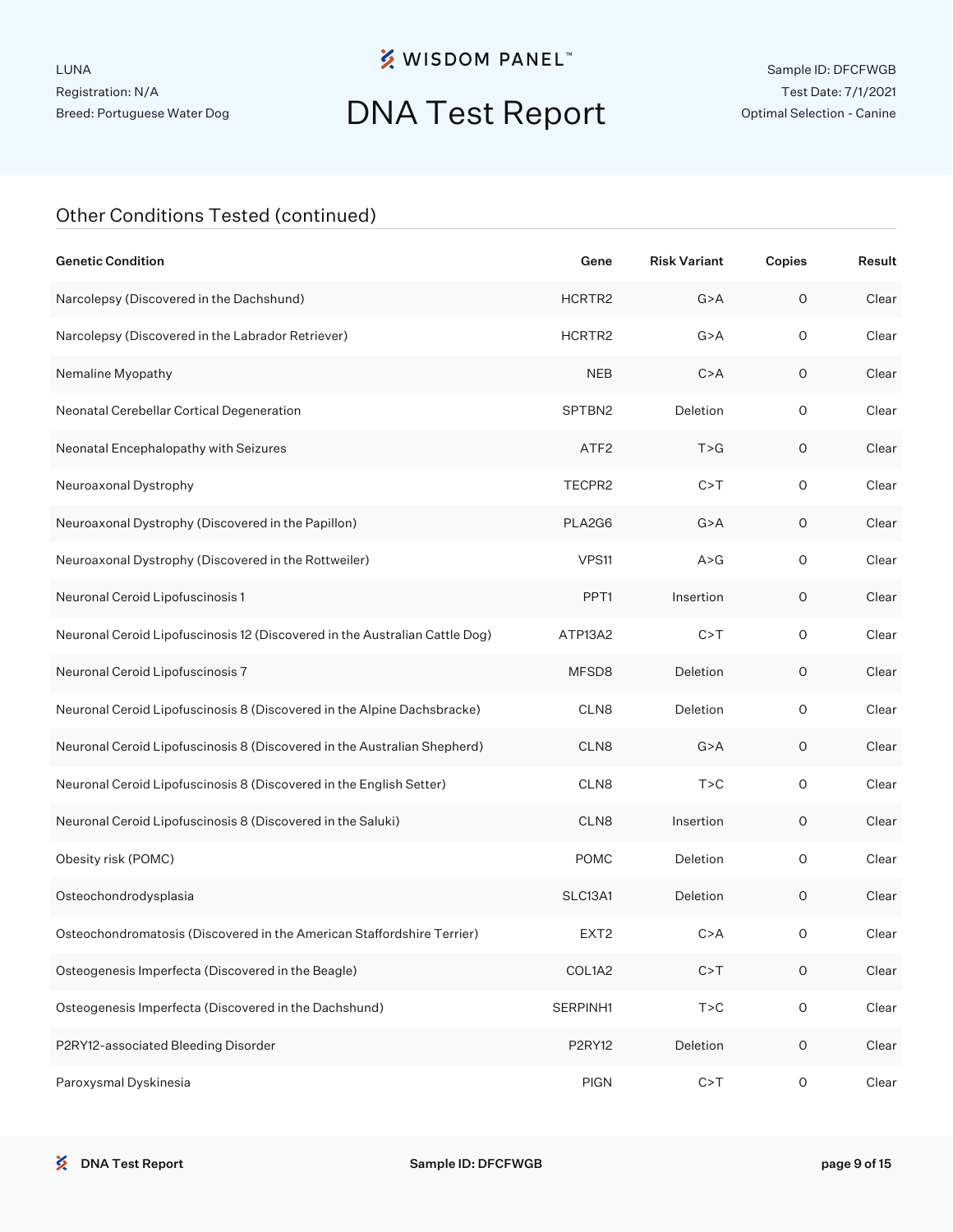## DNA Test Report

| <b>Genetic Condition</b>                                                              | Gene               | <b>Risk Variant</b> | Copies              | Result |
|---------------------------------------------------------------------------------------|--------------------|---------------------|---------------------|--------|
| Persistent Müllerian Duct Syndrome                                                    | AMHR <sub>2</sub>  | C > T               | $\circ$             | Clear  |
| Phosphofructokinase Deficiency                                                        | <b>PFKM</b>        | G > A               | 0                   | Clear  |
| Polycystic Kidney Disease                                                             | PKD1               | G > A               | O                   | Clear  |
| Prekallikrein Deficiency                                                              | KLKB1              | T > A               | $\circ$             | Clear  |
| Primary Ciliary Dyskinesia                                                            | CCDC39             | C > T               | 0                   | Clear  |
| Primary Ciliary Dyskinesia (Discovered in the Alaskan Malamute)                       | NME5               | Deletion            | $\circ$             | Clear  |
| Primary Lens Luxation                                                                 | ADAMTS17           | G > A               | O                   | Clear  |
| Primary Open Angle Glaucoma (Discovered in Basset Fauve de Bretagne)                  | ADAMTS17           | G > A               | $\circ$             | Clear  |
| Primary Open Angle Glaucoma (Discovered in Petit Basset Griffon Vendeen)              | ADAMTS17           | Insertion           | O                   | Clear  |
| Primary Open Angle Glaucoma and Lens Luxation (Discovered in Chinese<br>Shar-Pei)     | ADAMTS17           | Deletion            | $\circ$             | Clear  |
| Progressive Early-Onset Cerebellar Ataxia                                             | SEL <sub>1</sub> L | T > C               | 0                   | Clear  |
| Progressive Retinal Atrophy (Discovered in the Basenji)                               | SAG                | T > C               | $\mathsf O$         | Clear  |
| Progressive Retinal Atrophy (Discovered in the Golden Retriever - GR-PRA1<br>variant) | SLC4A3             | Insertion           | O                   | Clear  |
| Progressive Retinal Atrophy (Discovered in the Lhasa Apso)                            | IMPG <sub>2</sub>  | Insertion           | 0                   | Clear  |
| Progressive Retinal Atrophy (Discovered in the Papillon and Phalène)                  | CNGB1              | Deletion            | O                   | Clear  |
| Progressive Retinal Atrophy (Discovered in the Shetland Sheepdog - BBS2<br>variant)   | Pending            | G > C               | $\circ$             | Clear  |
| Progressive Retinal Atrophy (Discovered in the Shetland Sheepdog - CNGA1<br>variant)  | CNGA1              | Deletion            | O                   | Clear  |
| Progressive Retinal Atrophy (Discovered in the Swedish Vallhund)                      | <b>MERTK</b>       | Insertion           | $\mathsf{O}\xspace$ | Clear  |
| Progressive Retinal Atrophy 1 (Discovered in the Italian Greyhound)                   | Pending            | G > A               | $\mathsf O$         | Clear  |
| Progressive Retinal Atrophy Type III                                                  | <b>FAM161A</b>     | Insertion           | $\mathsf O$         | Clear  |
| Protein Losing Nephropathy                                                            | NPHS1              | G > A               | $\mathsf O$         | Clear  |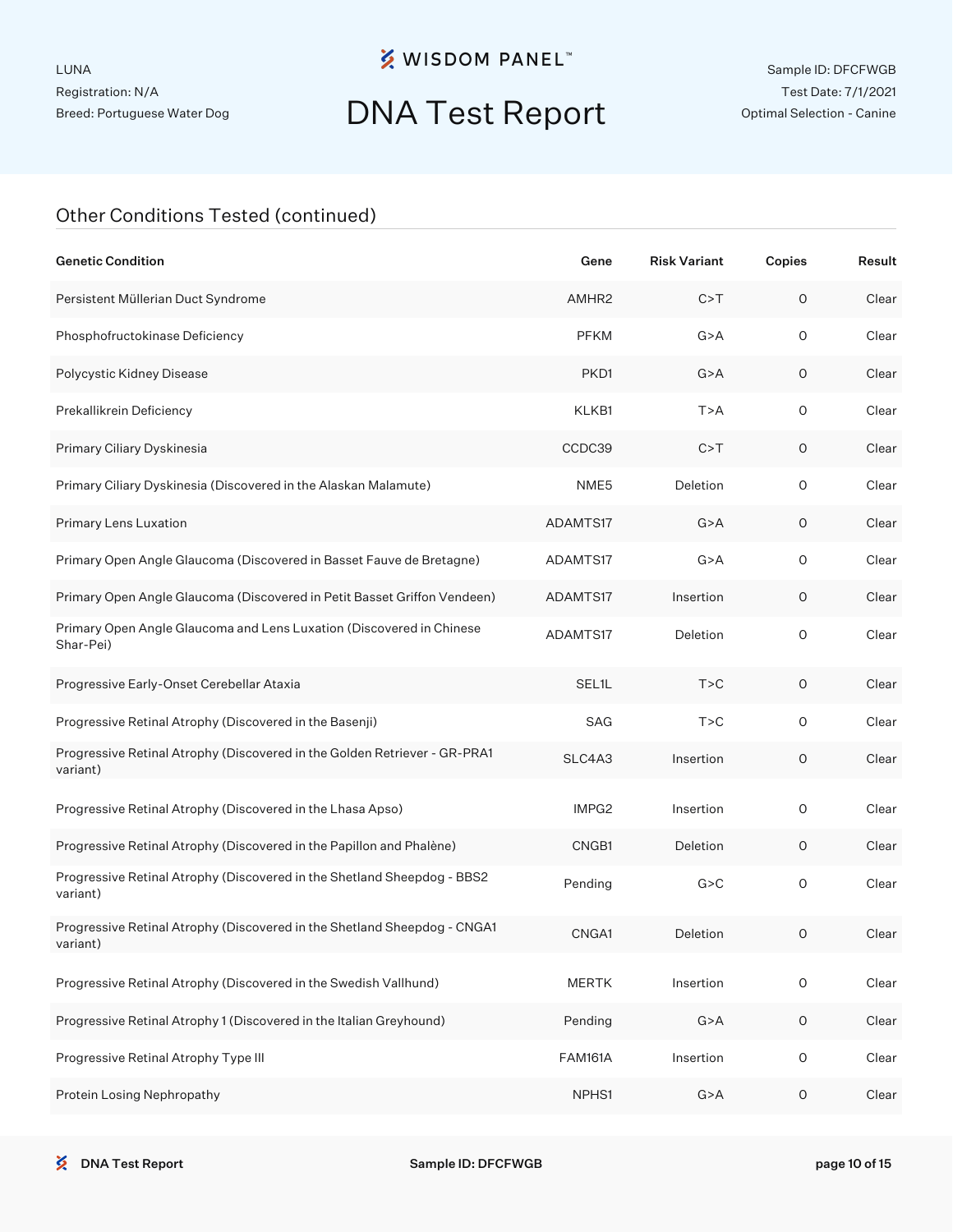### **※ WISDOM PANEL**™

## DNA Test Report

| <b>Genetic Condition</b>                                                               | Gene           | <b>Risk Variant</b> | Copies      | Result |
|----------------------------------------------------------------------------------------|----------------|---------------------|-------------|--------|
| Pyruvate Dehydrogenase Phosphatase 1 Deficiency                                        | PDP1           | C > T               | $\circ$     | Clear  |
| Pyruvate Kinase Deficiency (Discovered in the Basenji)                                 | <b>PKLR</b>    | Deletion            | $\circ$     | Clear  |
| Pyruvate Kinase Deficiency (Discovered in the Beagle)                                  | <b>PKLR</b>    | G > A               | O           | Clear  |
| Pyruvate Kinase Deficiency (Discovered in the Pug)                                     | <b>PKLR</b>    | T > C               | $\circ$     | Clear  |
| Pyruvate Kinase Deficiency (Discovered in the West Highland White Terrier)             | <b>PKLR</b>    | Insertion           | O           | Clear  |
| QT Syndrome                                                                            | KCNQ1          | C > A               | $\circ$     | Clear  |
| Renal Cystadenocarcinoma and Nodular Dermatofibrosis                                   | <b>FLCN</b>    | A > G               | O           | Clear  |
| Rod-Cone Dysplasia 1                                                                   | PDE6B          | G > A               | $\circ$     | Clear  |
| Rod-Cone Dysplasia 1a                                                                  | PDE6B          | Insertion           | $\mathsf O$ | Clear  |
| Rod-Cone Dysplasia 3                                                                   | PDE6A          | Deletion            | $\circ$     | Clear  |
| Sensory Ataxic Neuropathy                                                              | tRNATyr        | Deletion            | O           | Clear  |
| Sensory Neuropathy                                                                     | <b>FAM134B</b> | Insertion           | $\circ$     | Clear  |
| Severe Combined Immunodeficiency                                                       | <b>PRKDC</b>   | G > T               | O           | Clear  |
| Severe Combined Immunodeficiency (Discovered in Frisian Water Dogs)                    | RAG1           | G > T               | $\circ$     | Clear  |
| Shaking Puppy Syndrome (Discovered in the Border Terrier)                              | Pending        | G > A               | O           | Clear  |
| Skeletal Dysplasia 2                                                                   | COL11A2        | G > C               | $\circ$     | Clear  |
| Spinocerebellar Ataxia (Late-Onset Ataxia)                                             | CAPN1          | G > A               | O           | Clear  |
| Spinocerebellar Ataxia with Myokymia and/or Seizures                                   | KCNJ10         | C > G               | 0           | Clear  |
| Spondylocostal Dysostosis                                                              | HES7           | Deletion            | $\mathsf O$ | Clear  |
| Spongy Degeneration with Cerebellar Ataxia (Discovered in Belgian Malinois -<br>SDCA1) | KCNJ10         | T > C               | $\mathsf O$ | Clear  |
| Spongy Degeneration with Cerebellar Ataxia (Discovered in Belgian Malinois -<br>SDCA2) | ATP1B2         | Insertion           | $\mathsf O$ | Clear  |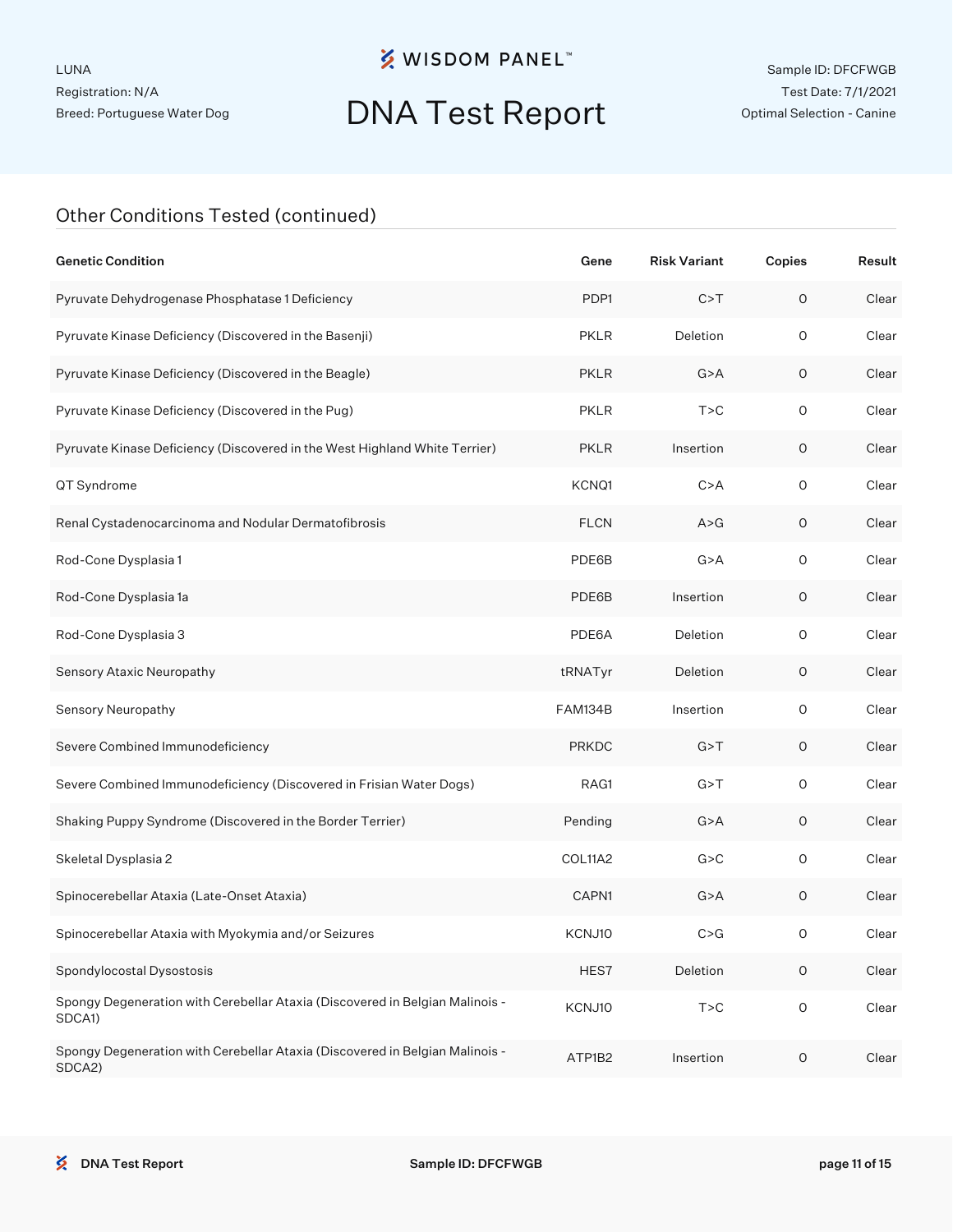## DNA Test Report

| <b>Genetic Condition</b>                                                              | Gene        | <b>Risk Variant</b> | Copies | Result |
|---------------------------------------------------------------------------------------|-------------|---------------------|--------|--------|
| Stargardt Disease (Discovered in the Labrador Retriever)                              | ABCA4       | Insertion           | O      | Clear  |
| <b>Trapped Neutrophil Syndrome</b>                                                    | VPS13B      | Deletion            | O      | Clear  |
| von Willebrand's Disease, type 1                                                      | <b>VWF</b>  | G > A               | 0      | Clear  |
| von Willebrand's Disease, type 2                                                      | <b>VWF</b>  | T > G               | O      | Clear  |
| von Willebrand's Disease, type 3 (Discovered in the Kooiker Hound)                    | <b>VWF</b>  | G > A               | O      | Clear  |
| von Willebrand's Disease, type 3 (Discovered in the Scottish Terrier)                 | <b>VWF</b>  | Deletion            | O      | Clear  |
| von Willebrand's Disease, type 3 (Discovered in the Shetland Sheepdog)                | <b>VWF</b>  | Deletion            | O      | Clear  |
| Van den Ende-Gupta Syndrome                                                           | SCARF2      | Deletion            | O      | Clear  |
| X-Linked Ectodermal Dysplasia                                                         | <b>EDA</b>  | G > A               | 0      | Clear  |
| X-Linked Hereditary Nephropathy (Discovered in the Navasota Dog)                      | COL4A5      | Deletion            | O      | Clear  |
| X-Linked Hereditary Nephropathy (Discovered in the Samoyed)                           | COL4A5      | G > T               | 0      | Clear  |
| X-Linked Myotubular Myopathy                                                          | MTM1        | C > A               | O      | Clear  |
| X-Linked Progressive Retinal Atrophy 1                                                | <b>RPGR</b> | Deletion            | 0      | Clear  |
| X-Linked Progressive Retinal Atrophy 2                                                | <b>RPGR</b> | Deletion            | 0      | Clear  |
| X-Linked Severe Combined Immunodeficiency (Discovered in the Basset Hound)            | IL2RG       | Deletion            | O      | Clear  |
| X-Linked Severe Combined Immunodeficiency (Discovered in the Cardigan<br>Welsh Corgi) | IL2RG       | Insertion           | 0      | Clear  |
| X-Linked Tremors                                                                      | PLP1        | A > C               | O      | Clear  |
| Xanthinuria (Discovered in a mixed breed dog)                                         | Pending     | G > A               | 0      | Clear  |
| Xanthinuria (Discovered in the Cavalier King Charles Spaniel)                         | Pending     | Deletion            | 0      | Clear  |
| Xanthinuria (Discovered in the Toy Manchester Terrier)                                | Pending     | G > T               | O      | Clear  |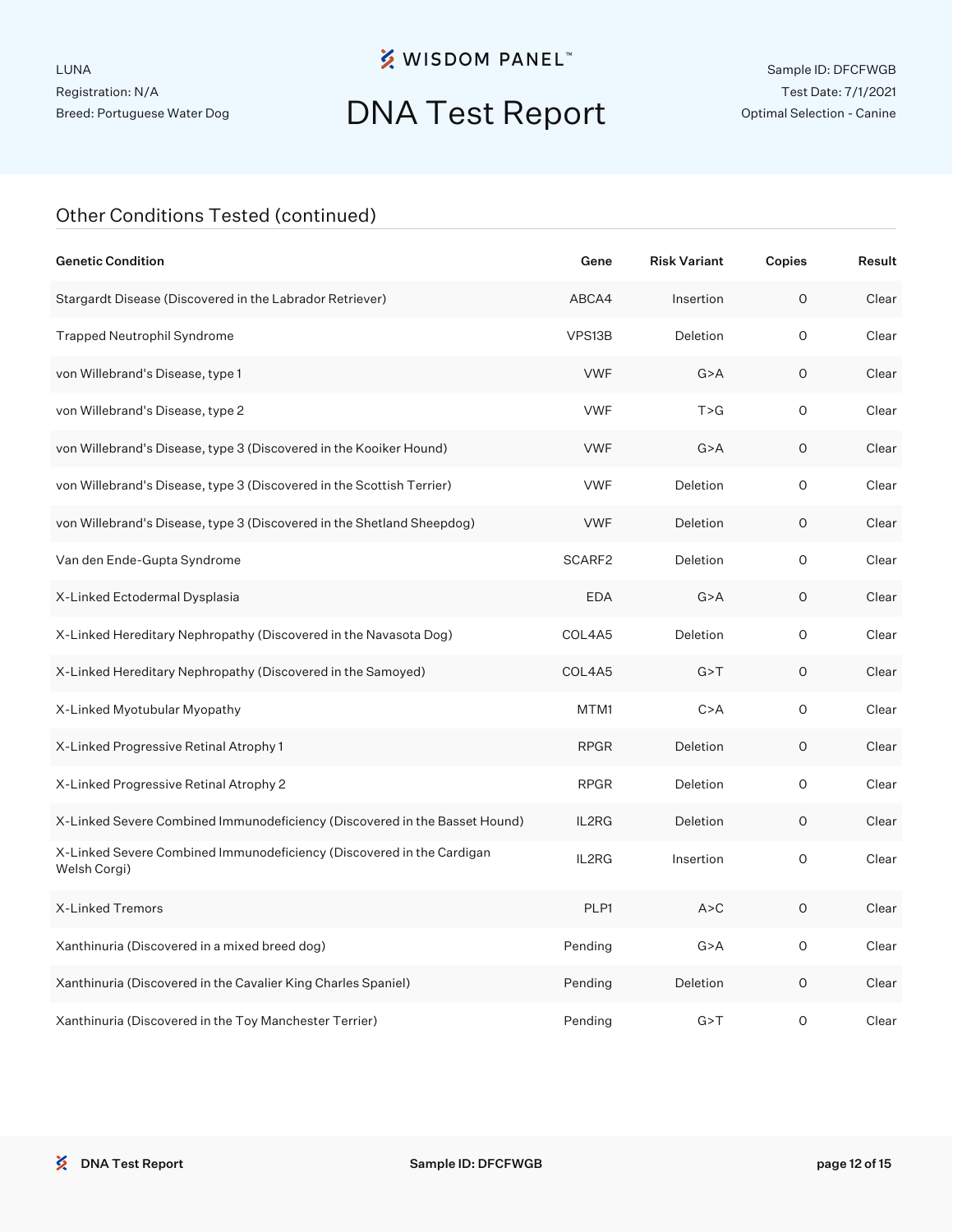### **※ WISDOM PANEL**™

# DNA Test Report

#### Sample ID: DFCFWGB Test Date: 7/1/2021 Optimal Selection - Canine

#### Coat Color

| <b>Genetic Trait</b>                                        | Gene        | Variant                     | Copies              | Result                                      |
|-------------------------------------------------------------|-------------|-----------------------------|---------------------|---------------------------------------------|
| Fawn                                                        | ASIP        | $a^y$                       | 1                   | Fawn possible                               |
| Recessive Black                                             | ASIP        | a                           | $\mathbf{1}$        | Not black due to this variant               |
| <b>Tan Points</b>                                           | <b>ASIP</b> | $a^t$                       | 1                   | Tan points possible                         |
| Dominant Black                                              | CBD103      | $K^B$                       | $\mathbf{1}$        | Black or brindle possible                   |
| Mask                                                        | MC1R        | $\mathsf{E}^{\,\mathsf{m}}$ | $\overline{2}$      | Dark Muzzle possible                        |
| Recessive Red (Variant 1)                                   | MC1R        | e <sup>1</sup>              | $\mathsf O$         | No effect                                   |
| Recessive Red (Variant 2)                                   | MC1R        | $e^2$                       | $\circ$             | No effect                                   |
| Recessive Red (Variant 3)                                   | MC1R        | $e^{3}$                     | $\mathsf{O}\xspace$ | No effect                                   |
| Widow's Peak (Discovered in Ancient<br>dogs)                | MC1R        | $e^{A}$                     | $\circ$             | No effect                                   |
| Widow's Peak (Discovered in the Afghan<br>Hound and Saluki) | MC1R        | $\mathsf{E}^{\mathsf{G}}$   | $\circ$             | No effect                                   |
| Red Intensity                                               | MFSD12      | j.                          | $\overline{2}$      | White to yellow coat shades likely          |
| Dilution (Variant 1) Linkage test                           | <b>MLPH</b> | $d^1$                       | $\mathsf O$         | No effect                                   |
| Dilution (Variant 2)                                        | <b>MLPH</b> | $d^2$                       | $\circ$             | No effect                                   |
| Dilution (Variant 3)                                        | <b>MLPH</b> | $d^3$                       | $\mathsf{O}\xspace$ | No effect                                   |
| Chocolate (Variant 1)                                       | TYRP1       | $b^{\text{c}}$              | $\circ$             | No effect                                   |
| Chocolate (Variant 2)                                       | TYRP1       | $b^{\text{s}}$              |                     | 1 Black features likely, chocolate possible |
| Chocolate (Variant 3)                                       | TYRP1       | $b^d$                       | O                   | No effect                                   |
| Chocolate (Variant 4)                                       | TYRP1       | $b^{ \, \text{asd}}$        | $\mathsf O$         | No effect                                   |
| <b>Coat Patterns</b>                                        |             |                             |                     |                                             |

| <b>Genetic Trait</b> | Gene        | Variant | Copies        | Result                                |
|----------------------|-------------|---------|---------------|---------------------------------------|
| Piebald              | <b>MITF</b> |         | $\mathcal{P}$ | Particolor or white markings possible |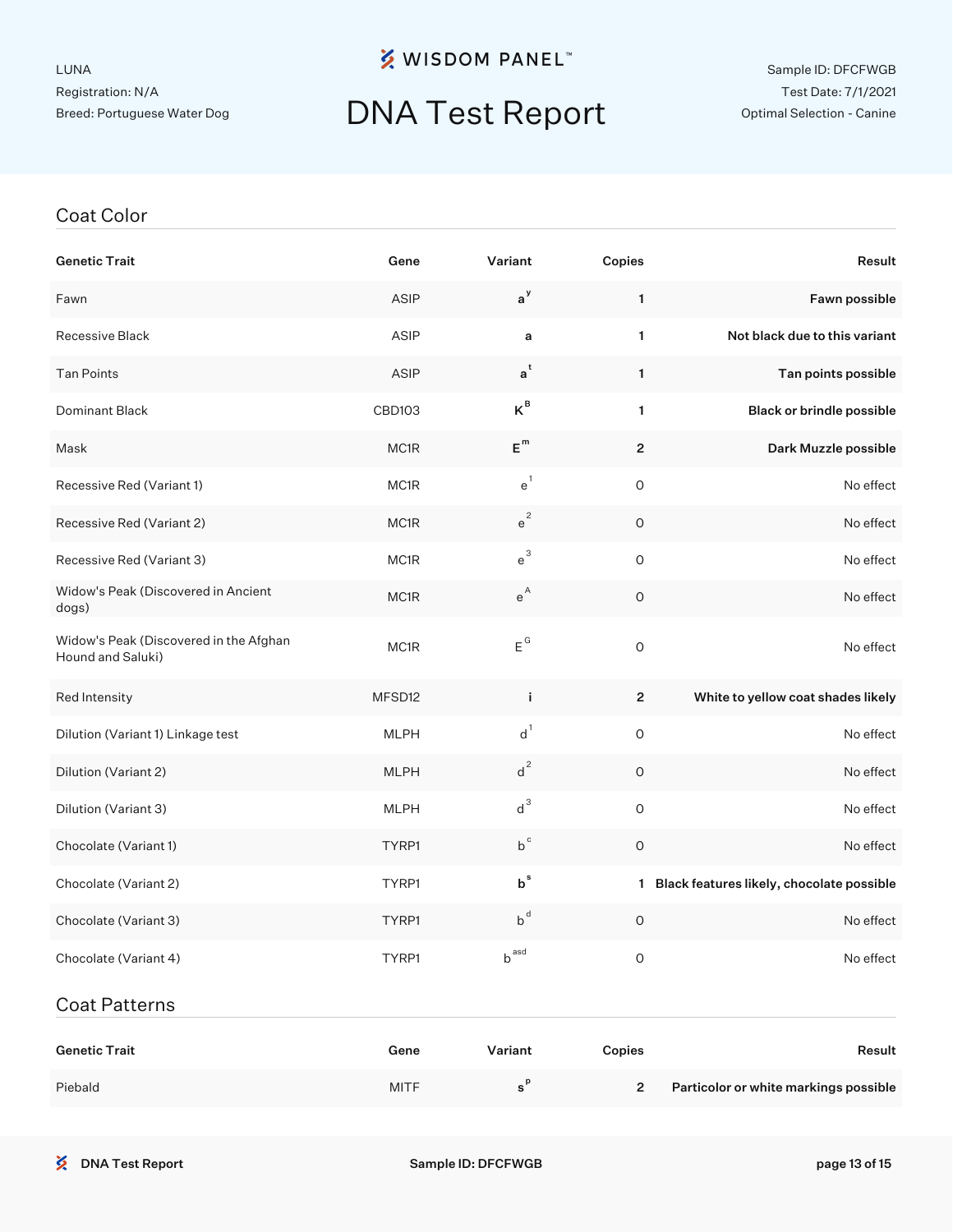**※ WISDOM PANEL**™

### DNA Test Report

### Coat Patterns (continued)

| <b>Genetic Trait</b> | Gene        | Variant | Copies         | Result          |
|----------------------|-------------|---------|----------------|-----------------|
| Merle                | <b>PMEL</b> | M       | O              | No effect       |
| Harlequin            | PSMB7       | H       | O              | No effect       |
| Saddle Tan           | <b>RALY</b> | ۰.      | $\overline{2}$ | Saddle possible |

#### Coat Length and Curl

| <b>Genetic Trait</b>  | Gene  | Variant | Copies         | Result    |
|-----------------------|-------|---------|----------------|-----------|
| Long Hair (Variant 1) | FGF5  | $lh^1$  | $\overline{2}$ | Long coat |
| Long Hair (Variant 2) | FGF5  | $lh^2$  | O              | No effect |
| Long Hair (Variant 3) | FGF5  | $lh^3$  | O              | No effect |
| Long Hair (Variant 4) | FGF5  | $\ln^4$ | O              | No effect |
| Long Hair (Variant 5) | FGF5  | $lh^5$  | $\circ$        | No effect |
| Curly Coat            | KRT71 | C       | O              | No effect |

#### Hairlessness

| <b>Genetic Trait</b>                                          | Gene  | Variant           | Copies   | Result    |
|---------------------------------------------------------------|-------|-------------------|----------|-----------|
| Hairlessness (Discovered in the Chinese<br>Crested Dog)       | FOXI3 | $Hr^{cc}$         | O        | No effect |
| Hairlessness (Discovered in the American<br>Hairless Terrier) | SGK3  | hr <sup>aht</sup> | $\Omega$ | No effect |
| Hairlessness (Discovered in the Scottish<br>Deerhound)        | SKG3  | hrsd              | O        | No effect |

### More Coat Traits

| Genetic Trait | Gene                         | Variant | Copies | Result    |
|---------------|------------------------------|---------|--------|-----------|
| Hair Ridge    | FGF3, FGF4,<br>FGF19, ORAOV1 |         |        | No effect |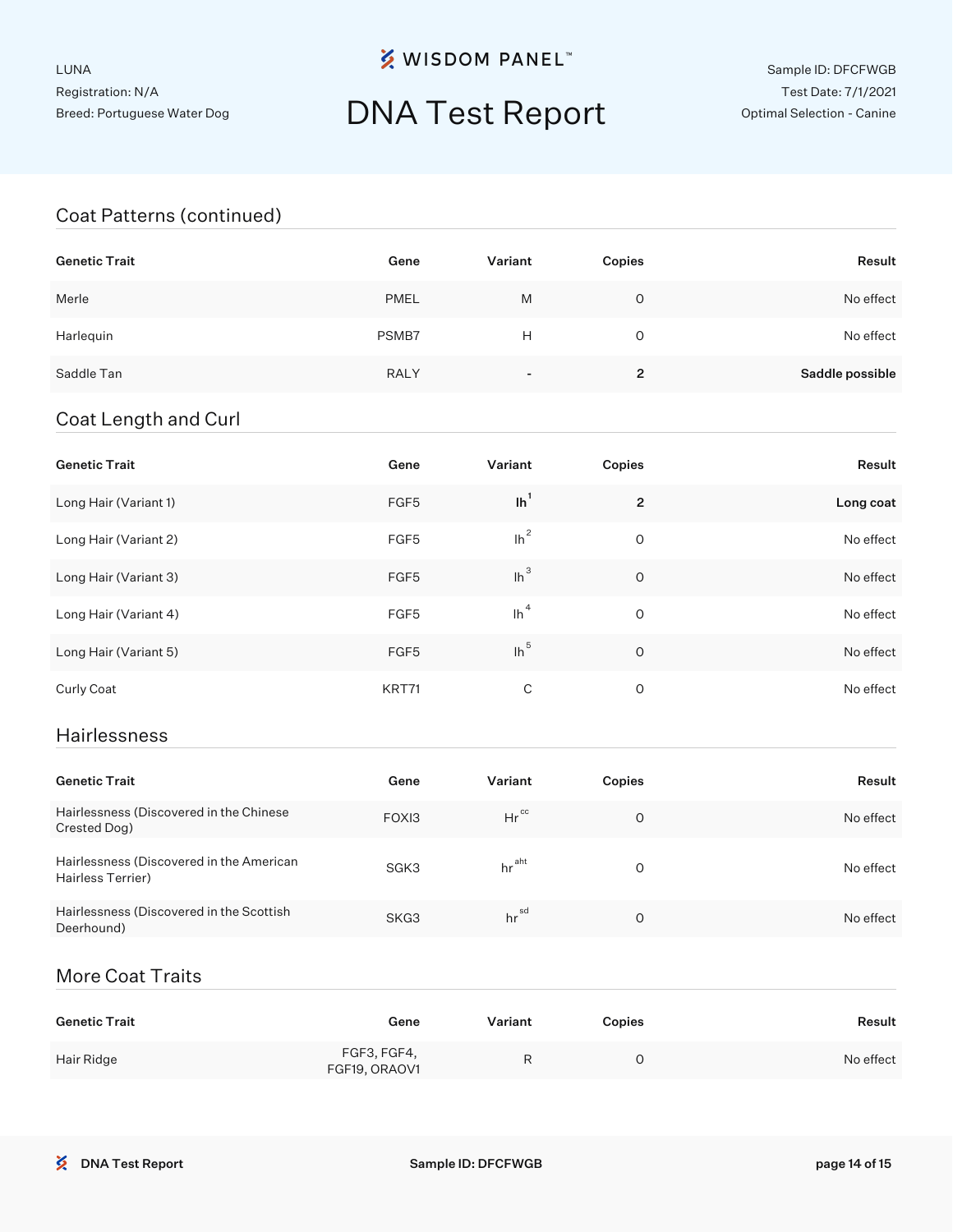# DNA Test Report

### More Coat Traits (continued)

| <b>Genetic Trait</b>                            | Gene              | Variant                  | Copies      | Result                    |
|-------------------------------------------------|-------------------|--------------------------|-------------|---------------------------|
| Furnishings                                     | RSPO <sub>2</sub> | F                        | $\mathbf 2$ | <b>Furnishings likely</b> |
| Albino                                          | SLC45A2           | $\mathtt{c}^\mathtt{al}$ | $\circ$     | No effect                 |
| <b>Head Shape</b>                               |                   |                          |             |                           |
| <b>Genetic Trait</b>                            | Gene              | Variant                  | Copies      | Result                    |
| Short Snout (Variant 2)                         | BMP3              |                          | $\circ$     | No effect                 |
| Short Snout (Variant 1)                         | SMOC <sub>2</sub> | $\overline{\phantom{a}}$ | $\mathsf O$ | No effect                 |
| <b>Extra Toes</b>                               |                   |                          |             |                           |
| <b>Genetic Trait</b>                            | Gene              | Variant                  | Copies      | Result                    |
| Hind Dewclaws (Discovered in Asian<br>breeds)   | LMBR1             | $DC-1$                   | $\circ$     | No effect                 |
| Hind Dewclaws (Discovered in Western<br>breeds) | LMBR1             | $DC-2$                   | $\circ$     | No effect                 |
| <b>Body Features</b>                            |                   |                          |             |                           |
| <b>Genetic Trait</b>                            | Gene              | Variant                  | Copies      | Result                    |
| <b>Back Muscle and Bulk</b>                     | ACSL4             |                          | $\mathsf O$ | No effect                 |

| High Altitude Adaptation | EPAS1 | $\overline{\phantom{a}}$ | O | No effect               |
|--------------------------|-------|--------------------------|---|-------------------------|
| Short Legs               | FGF4  | $\overline{\phantom{0}}$ | Ο | Medium to long legs     |
| Short Tail               | T-box |                          | Ο | Full tail length likely |